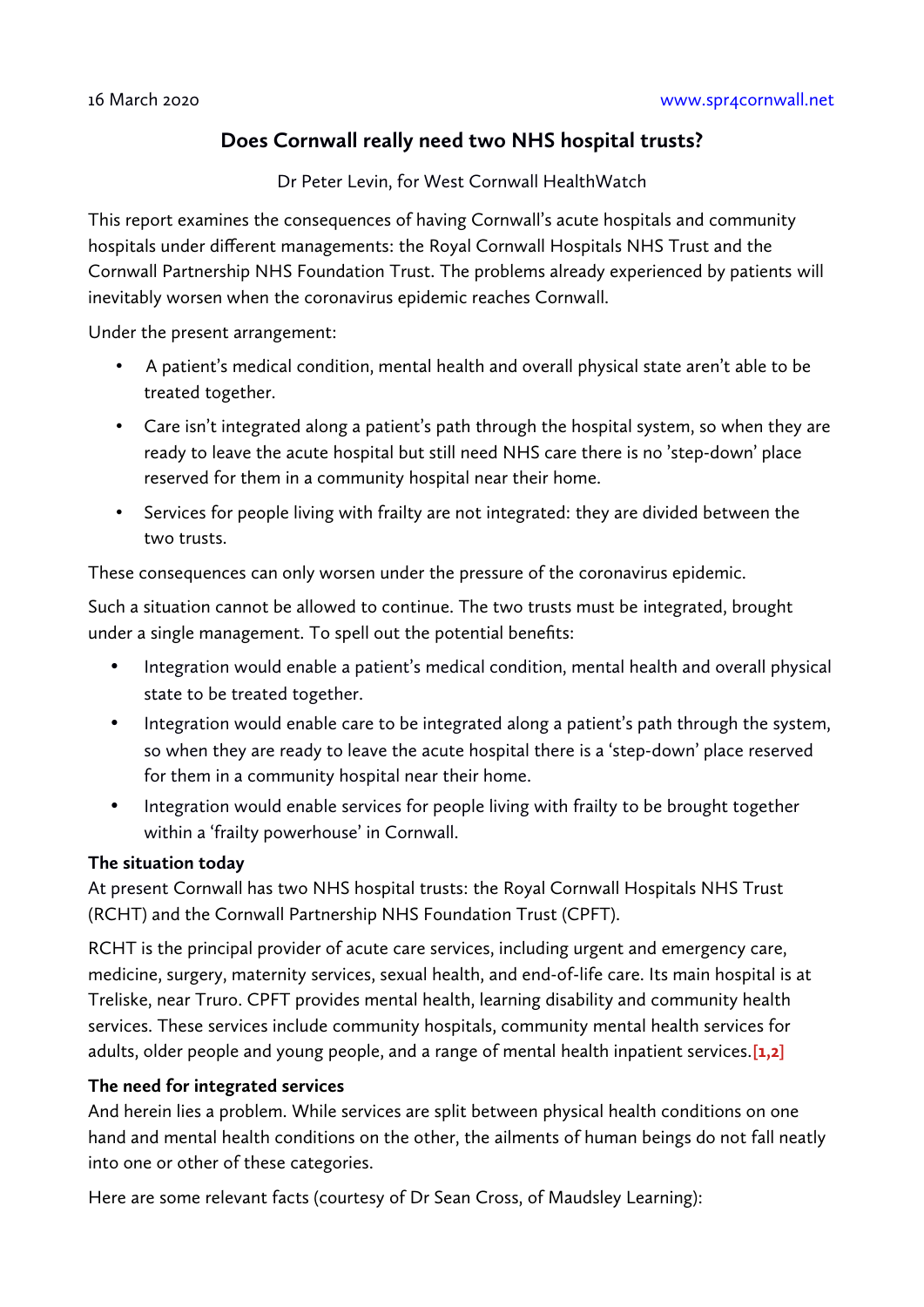- Nearly half of people with mental illness also have at least one long-term physical health condition.
- 30% of people with long-term physical health conditions also have a mental illness.
- Life expectancy is 15-20 years shorter for someone with a severe mental illness or learning disability than for someone without.

And there are two further complications.

One is that, as we know, even patients who arrive in an acute or community hospital without any mental illness may become depressed and demoralized. There is documented evidence that their mental health is liable to suffer catastrophically.**[3]**

In particular, a fall is likely to lead to a patient being abruptly plucked from familiar surroundings. Confined to a hospital bed, they are suddenly deprived of stimulus, of control over their own daily pattern of life, and often of the ability to discover from those in positions of power how soon they might be able to leave. These deprivations cannot possibly help them to maintain a good level of mental health. Irrespective of their physical health, they are in a situation which inherently disables them by reducing them to a state of despair.

The other complication is this: not only is the patient's mental health likely to deteriorate but also their overall physical state, a process called 'hospital-acquired functional decline':**[4]**

For people over 80, 10 days in a hospital bed leads to the equivalent of [10 years of ageing](http://biomedgerontology.oxfordjournals.org/content/59/7/M755.full.pdf+html)  [in the muscles,](http://biomedgerontology.oxfordjournals.org/content/59/7/M755.full.pdf+html) and building this muscle strength back up takes twice as long as it does to deteriorate. One week of bedrest equates to [10% loss of strength,](https://www.researchgate.net/profile/Laurence_Rubenstein/publication/21163966_Hospital-Associated_Deconditioning_and_Dysfunction/links/0fcfd50ca2a91b35ca000000.pdf) and for an older person who is at threshold strength for climbing the stairs at home, getting out of bed or even standing up from the toilet, a 10% loss of strength may make the difference between independence and dependence.**[5]**

It follows that someone admitted to Treliske's Emergency Department with a fracture or illness needs

- surgical/medical treatment for the immediate cause of their admission
- to have mental health and learning disability services available to care for them, and
- to have their overall physical state, especially their musculoskeletal system, cared for, especially if they are living with frailty.

Treating 'the whole patient' requires bringing all three of these together.

But in Cornwall, that is not what we find. Instead, surgical/medical treatment is the responsibility of RCHT while mental health services and physical reablement are the responsibility of CPFT. So there are institutional barriers to treating the whole patient. Integrating the trusts would remove these barriers.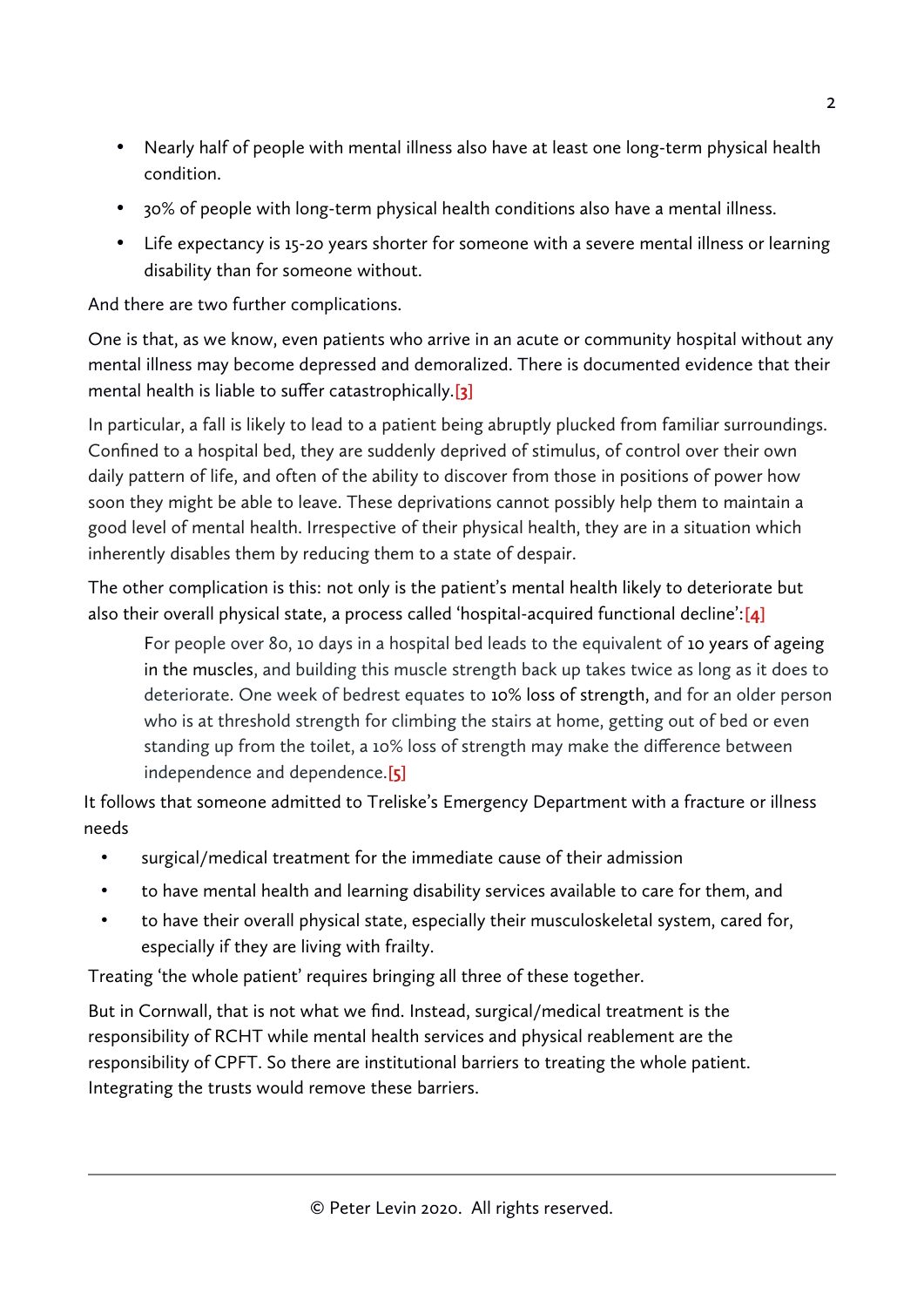### **Delayed Transfers Of Care**

A delayed transfer of care (DTOC) from NHS-funded acute or non-acute care is defined as occurring when an adult (18+ years) patient is ready for discharge from acute or non-acute care but is still occupying a bed.**[6]** 

NHS England, the body responsible for monitoring delayed transfers of care nationally, defines a patient as being ready for transfer when:

- a clinical decision has been made that the patient is ready for transfer, and
- a multidisciplinary team has decided that the patient is ready for transfer, and
- the patient is considered safe to discharge/transfer.

As soon as a patient meets all three of these conditions but remains in a bed, the 'clock' starts: from that moment on they fall into the 'delayed transfer of care' category.

Although this is unsatisfactory as a definition, not least because it fails to provide us with a clear picture of the decision-making process, we can see that:

1. To Judge a patient's fitness to leave solely on clinical grounds is to ignore their mental health and their overall physical state, and that once a patient is judged medically fit for discharge, they are no longer the primary concern of the acute hospital.

2. NHS England's definition does not specify whether the multi-disciplinary team entrusted with judging whether the patient is safe to discharge or transfer should include people from potential receiving organizations as well as members of the hospital's staff.

3. There is inevitably an interval between the clinical decision that a patient is ready for transfer and the multi-disciplinary team's decision(s) that he or she is both ready and safe to transfer. So there is a 'window', which in Cornwall may be two or three days,**[7]** within which a patient is considered medically fit for discharge but not yet counted as a delayed transfer of care.

The main reason identified by RCHT for delayed transfers of care from Treliske is that the patients involved are waiting for further non-acute NHS care, which would need to be provided in a community hospital.**[8]** Why is this so?

The Embrace Care project reported in August 2019 that in the acute hospitals 15% of beds were occupied by patients in the 2-day window and a further 5% by patients categorized as DTOC. In the community hospitals, 33% of beds were occupied by patients in the 2-day window and 28% by patients categorized as DTOC. These figures are based 'on a review of 943 beds across acute and community hospitals, asking what the next step is for the patient'.**[9]**

So we see that in the acute hospitals 20% of beds  $(15% + 5%)$  were taken up by patients medically fit for discharge, while in the community hospitals no fewer than 61% of beds ( $33\% + 28\%$ ) were taken up by such patients. It is particularly concerning that while in the acute hospitals the 15% in the 2-day window fell by two-thirds to 5% in the DTOC category, in the community hospitals the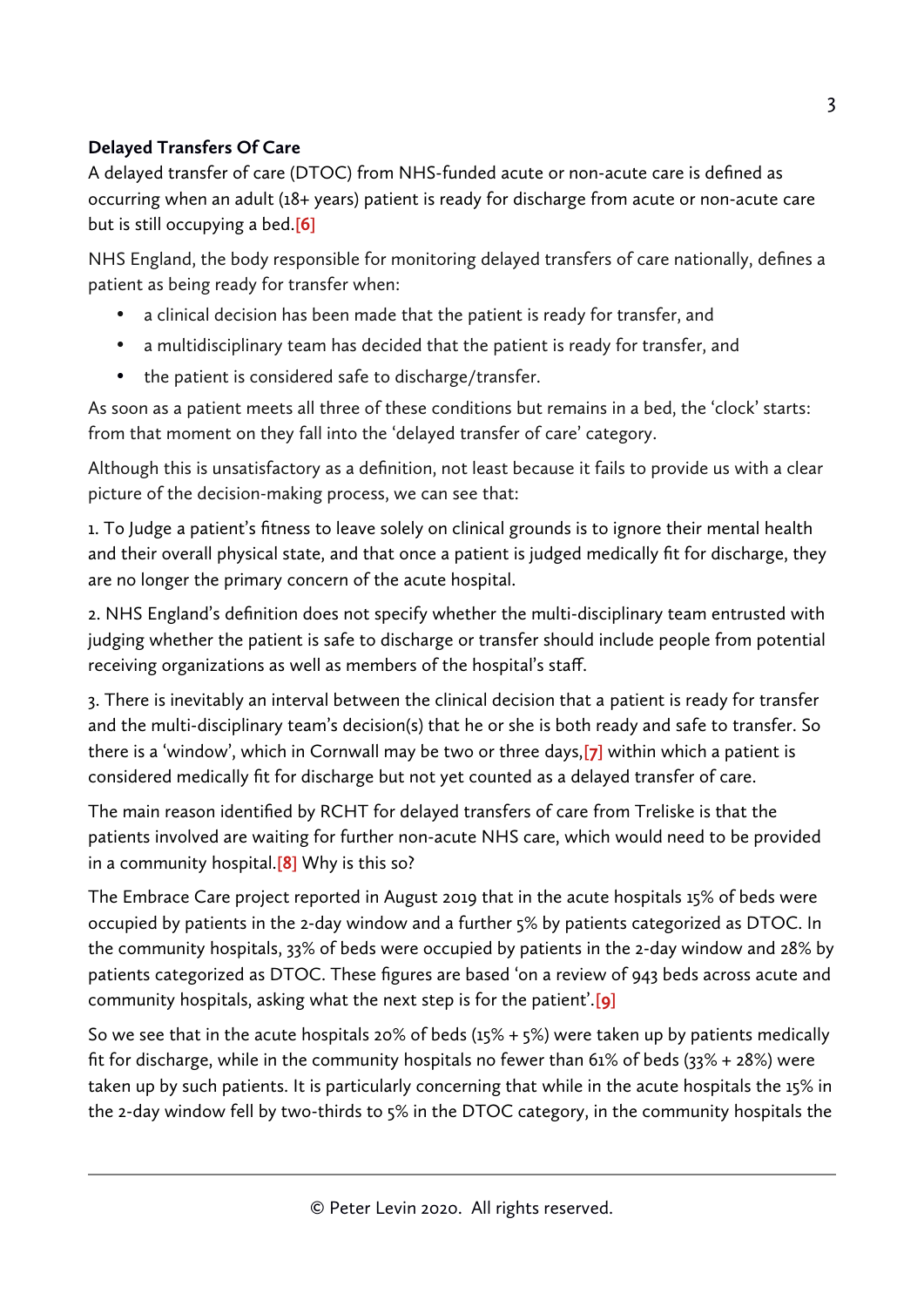33% in the 2-day window fell only to 28% DTOC, indicating a much more sluggish discharge rate in the latter.

At the beginning of 2020 RCHT was under considerable pressure. It was reduced to making provisional bookings in local hotels to enable 'social discharges', the discharge of patients with] low social needs.**[10]** While 'extra escalation beds' were made available at three community hospitals, given that 61% of community hospital beds were being taken up by patients who were medically fit for discharge or already in the DTOC category – this equates to roughly 150 beds – we must ask: Is CPFT, which runs those hospitals, playing its proper role as part of the hospital system? There is no indication that CPFT was following the example of RCHT in energetically seeking and taking innovative measures.

Statistics published by NHS England for the period October-December 2019 show that of 253 available beds in community hospitals in Cornwall, no fewer than 229 were occupied overnight on average, an occupancy rate of 90.5%,**[11]** well above the England standard of 85%. To put it another way, the 'margin' – the leeway for responding to an emergency at Treliske or a build-up of demand in the system, or providing a place in the hospital nearest to a patient's home – is only 9.5% as opposed to the recommended standard of 15%.

CPFT is known locally for shutting down community hospitals. Currently three of the 12 in Cornwall are closed to inpatients. One of them, Edward Hain Memorial Hospital in St Ives, has been closed to inpatients for four years. It sits on very valuable land: if it is sold, the money it realises will go to the Treasury.

Whitehall departments and NHS England may feel that this is to be applauded. But it suggests that CPFT has its own agenda, and that this does not extend to assisting patient flow through the acute hospital at Treliske. Bringing CPFT and RCHT together into a single organization would be a step towards remedying this. It would enable care to be integrated along a patient's path through the system, so when they are ready to leave the acute hospital there is a 'stepdown' place reserved for them in a community hospital near their home.

To sum up: The Cornwall Partnership Foundation Trust is failing to provide in community hospitals the beds that are needed to free up beds in RCHT's acute hospital at Treliske because:

1. As many as 61% of its beds in community hospitals have been taken up by patients who were medically fit for discharge, and its discharge rate is notably sluggish.

2. In early 2020, when RCHT was under great pressure and energetically seeking and taking innovative measures to secure more beds, CPFT showed no inclination to follow that example.

3. Despite running its community hospitals at an occupancy rate significantly above the England standard, with a correspondingly low margin for responding to an emergency or build-up of local need, CPFT has made no move to replace the beds in community hospitals that it has closed to inpatients, notably Edward Hain hospital in St Ives, shut to inpatients more than four years ago.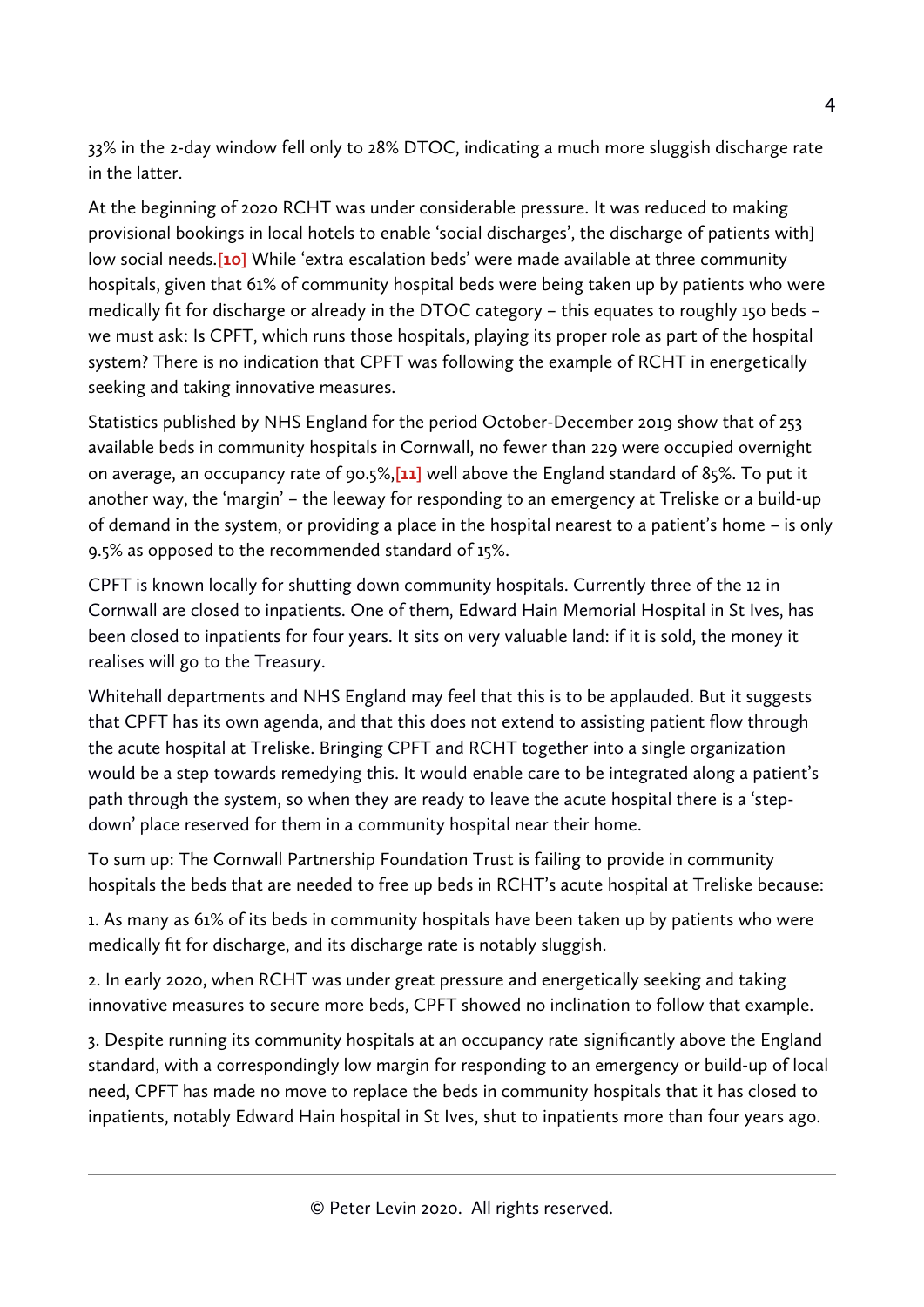Combining the two trusts in Cornwall would provide an opportunity to remedy these failings.

# **Research and service development in caring for older people living with frailty**

Both RCHT and CPFT are devoting resources to caring for older people living with frailty. At Treliske, a frailty assessment service is provided in the Emergency Department and Medical Admissions Unit. It also cares for patients with a fractured neck of femur on the Trauma Unit. Consultants and multidisciplinary teams provide specialist frailty care on wards at all the Trust's main acute hospitals and at community hospitals. There is a special acute older people's ward at Royal Cornwall Hospital where the most frail acute patients are seen.**[12]**

At CPFT too there is a frailty team, and a frailty study is under way to help older people live healthier lives.**[13]**

There is a strong case for bringing the frailty specialists together under one roof in a frailty centre. This would facilitate rotation of staff into and out of the acute hospital at Treliske, giving them all a wider experience of conditions across Cornwall. Having a larger group of specialists would offer scope for initiatives and experiment to find better ways of helping people living with frailty. It would provide the flexibility that allows staff to act proactively and in a measured way rather than merely reacting to daily pressures and demands. It would provide a better learning environment and a richer environment for research, especially valuable at Treliske since it is a teaching hospital. And it would serve as a 'mother ship' for the frailty specialists who work with general practitioners as members of primary care networks.

Building a reputation for innovation in frailty care would attract good people, and help to create the critical mass necessary to make a strong claim for resources. Care for people living with frailty is going to become ever more important given the increasing number of elderly and 'superelderly' in Cornwall:**[14]** this is an opportunity to create a 'frailty powerhouse'. Instead of the currently fragmented effort, placing the management with a single Hospital Trust would remove an obstacle to achieving this.

## **Conclusions**

The answer to the question posed in the title of this report – Does Cornwall really need two NHS hospital trusts? – is a clear 'No'. The present division of responsibility for hospital and hospital-based services between two Trusts is plainly dysfunctional.

Uniting the Royal Cornwall Hospitals NHS Trust and Cornwall Partnership NHS Foundation Trust into a single hospital trust would:

- Allow a patient's medical/surgical care, mental health and overall physical condition to be treated together;
- Enable care to be integrated along a patient's path through the system, so when they are ready to leave the acute hospital there is a 'step-down' place reserved for them in a community hospital near their home;